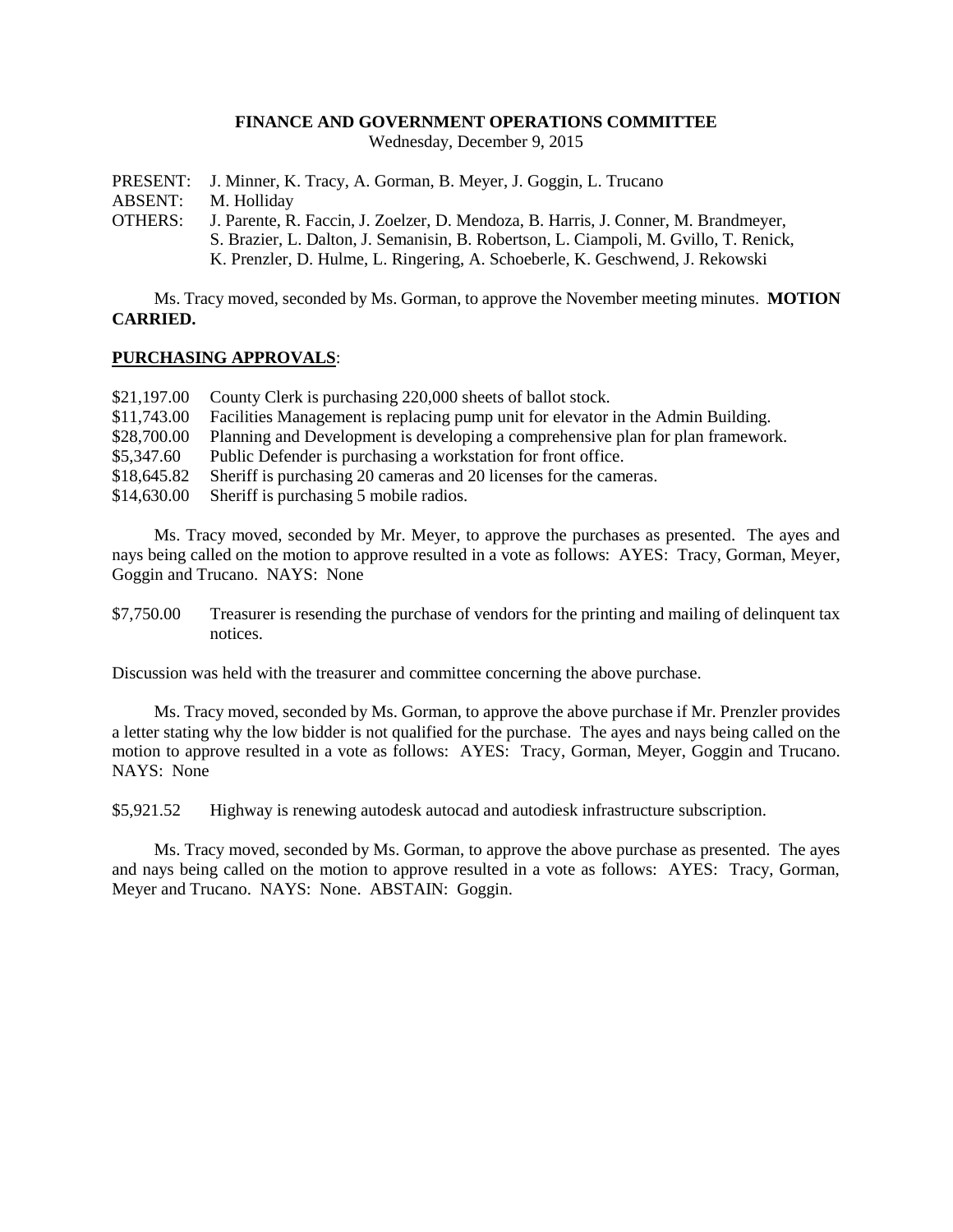## **RESOLUTIONS:**

- 1. Resolution to Renew Property Tax, Cama, Online Property Inquiry (Wedge) and Permitting and Zoning Software License, Maintenance and Support for the Madison County IT Department.
- 2. Resolution to Purchase Ten New Model Year 2016 Police Interceptor Utility Vehicles and Two New Model Year 2016 Police Interceptor Sedan Replacement Vehicles for the Madison County Sheriff's Office.
- 3. Resolution Authorizing use of Appellate Prosecutor Service.

Ms. Tracy moved, seconded by Mr. Meyer, to approve the immediate appropriations as presented. The ayes and nays being called on the motion to approve resulted in a vote as follows: AYES: Tracy, Gorman, Meyer, Goggin and Trucano. NAYS: None

# **MOTEL TAX**:

Months Collected: June, July, August 2015

| Total Amt. collected:              | \$1,439.13 |
|------------------------------------|------------|
| 5% Admin withheld:                 | \$71.96    |
| Amt. to be distributed:            | \$1,367.17 |
| Amt. to Greater Alton/Twin Rivers: | \$683.59   |
| Amt. to SW IL Tourism:             | \$683.59   |

R. Faccin submitted the following:

- 1. Resolution for Reappropriaitons of Remaining FY 2015 Budget to FY 2016 Budget.
- R. Faccin submitted the Claims and Transfers report for November, 2015.

Ms. Tracy moved, seconded by Mr. Trucano, to approve the motel tax, reappropriation and report as presented. The ayes and nays being called on the motion to approve resulted in a vote as follows: AYES: Tracy, Gorman, Meyer, Goggin and Trucano. NAYS: None.

### **APPROPRIATION RESOLUTIONS**:

R. Faccin submitted the following:

- 1. Immediate Emergency Appropriation-2016 Health Dept. -HIV Grant.
- 2. Immediate Emergency Appropriation-2016 Child Advocacy Center-IL DCFS Grant.
- 3. Immediate Emergency Appropriation-2015 IEMA Hazardous Material Emergency Preparedness Grant.

Ms. Tracy moved, seconded by Mr. Meyer, to approve the immediate appropriations as presented. The ayes and nays being called on the motion to approve resulted in a vote as follows: AYES: Tracy, Gorman, Meyer, Goggin and Trucano. NAYS: None.